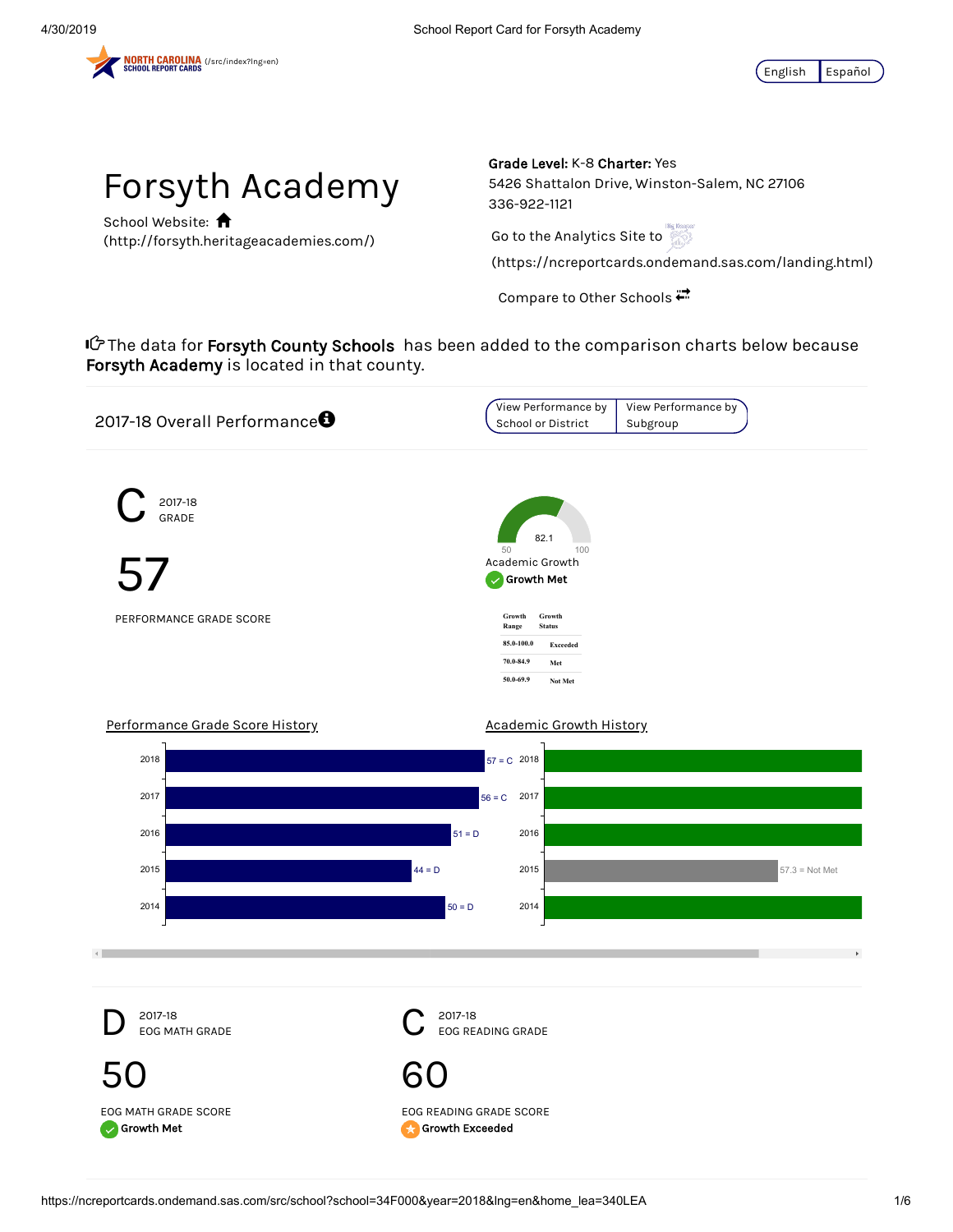of Note - To protect student privacy, some data values for small groups will be suppressed as "> 95%" or "< 5%" in the charts or tables و Cr *below. For counts less than 10, no data will be displayed.*



# 2017-18 Student Performance

Student Performance by School/District Student Performance by Subgroup

This section describes student performance in various test subject areas. Student test performance is reported as one of five achievement levels  $\bullet$  Levels 1 and 2 are below grade level. Level 3 is grade level proficient. Levels 4 and 5 indicate students are on track for career and college readiness.



## Proficiency in Subject Areas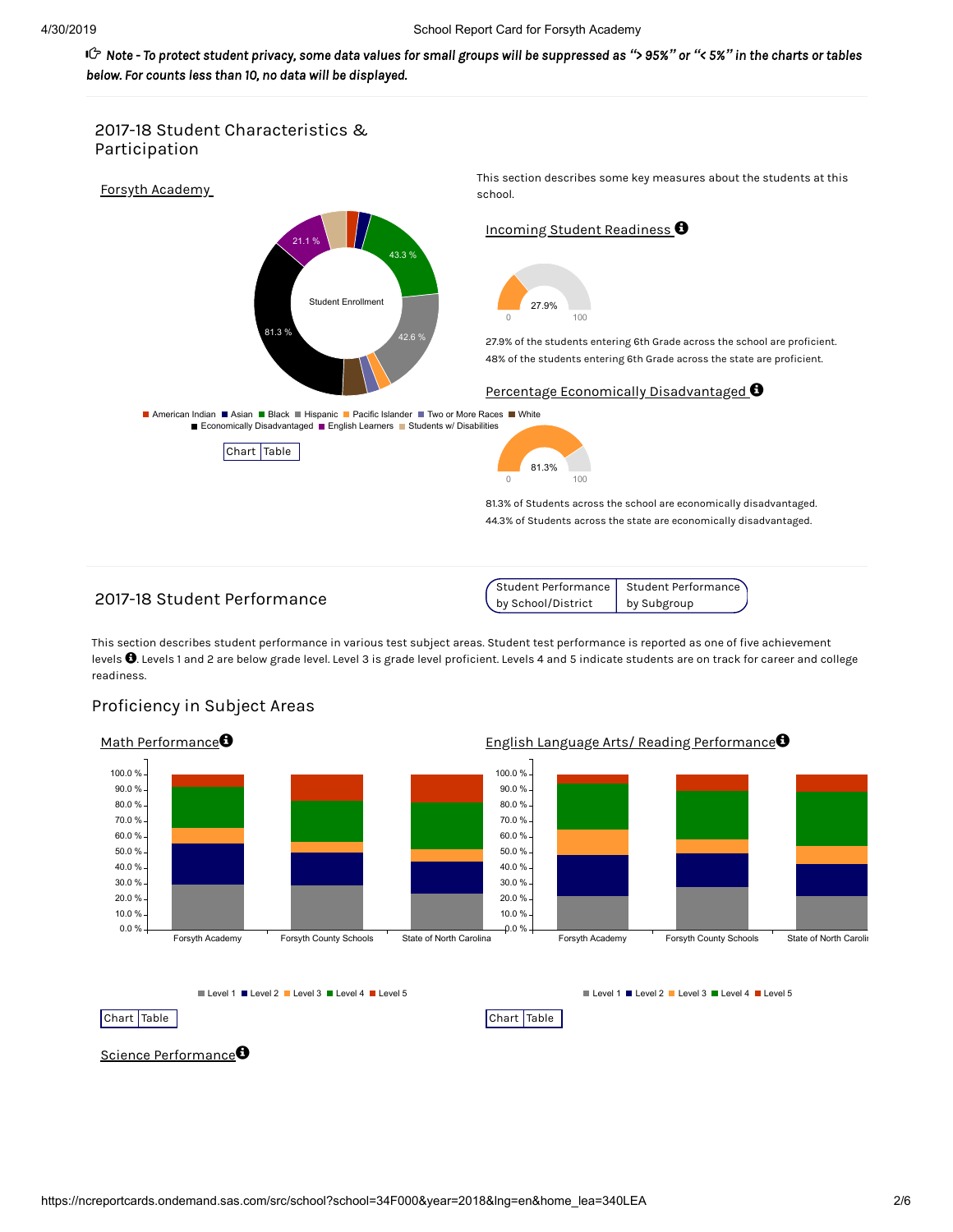

Level 1 Level 2 Level 3 Level 4 Level 5

Chart Table

## Other Measures



Forsyth Academy Forsyth County Schools Fostate of North Carolina

Read to Achieve - Promoted to Grade  $4 \, \textcircled{\!}$ 



■ Forsyth Academy ■ Forsyth County Schools ■ State of North Carolina



Forsyth Academy Forsyth County Schools State of North Carolina

#### Test Participation**O**

Percentage of students participating in state mandated standardized testing.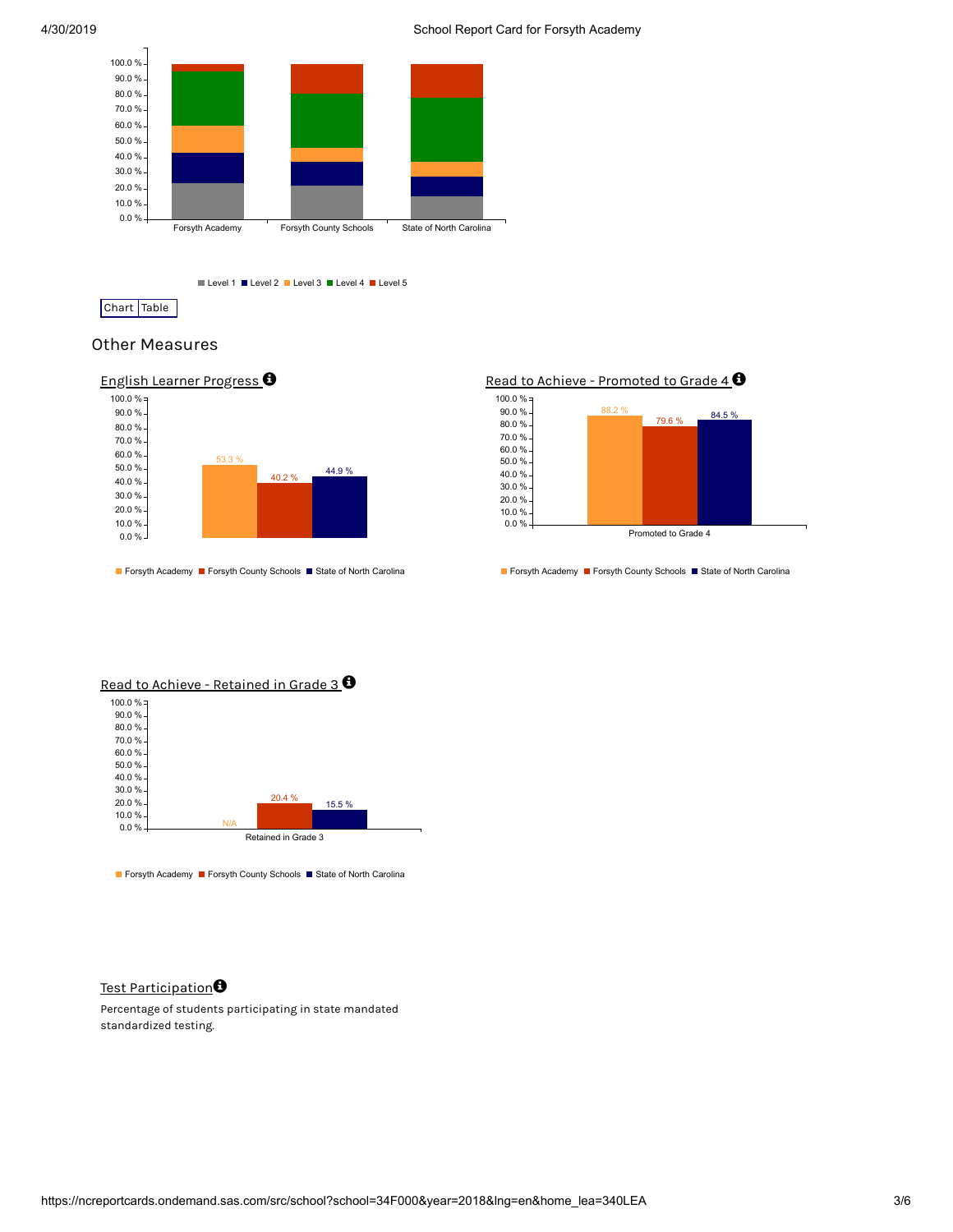$\leftarrow$ 



Students with Disabilities Alternate Test Participation

The percent of tested students is expected to be below 1% at the state level. Most schools have so few students that this information may be masked to protect student privacy. $\bm{\Theta}$ 

# 2017-18 Teachers and Qualifications

This section provides information on teachers and their qualifications.



2017-18 School Environment



This section provides information on the school environment and facilities



Suspension and Expulsion Rates (per 1000 students)  $\Theta$ 

| Acts of Crime, Bullying, Law Enforcement Referrals, and |  |
|---------------------------------------------------------|--|
| Arrests (per 1000 Students) $\bm{\Theta}$               |  |

|                    | Criminal<br>Acts | <b>Bullying and</b><br>Harrassment | <b>Referral to Law</b><br><b>Enforcement Arrests</b> |      |
|--------------------|------------------|------------------------------------|------------------------------------------------------|------|
| Forsyth<br>Academy | 0.00             | 8.62                               | 0.00                                                 | 0.00 |

700 800  $900.$  $1,000 =$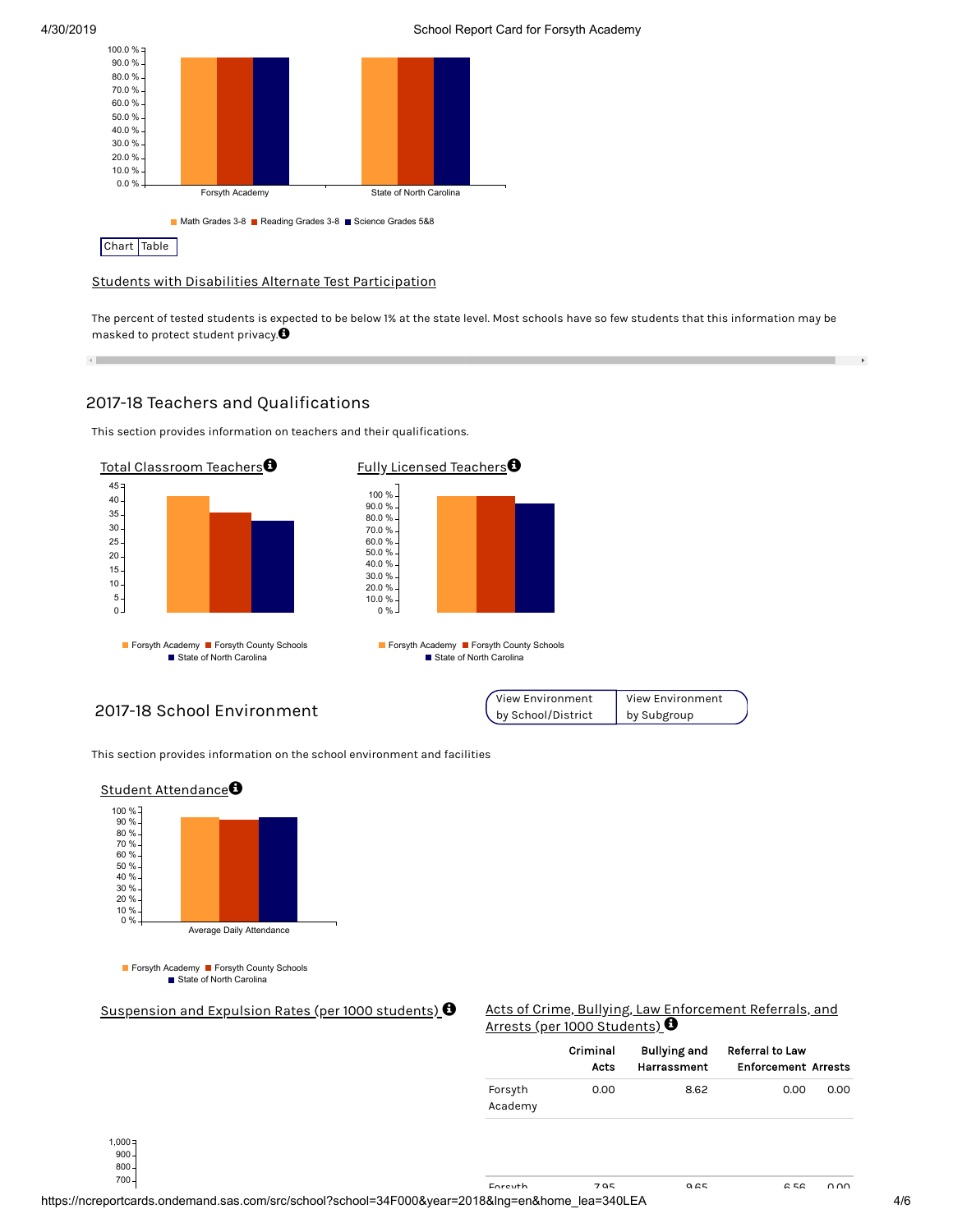#### 4/30/2019 School Report Card for Forsyth Academy

| $600 -$<br>$500 -$<br>$400 -$<br>$300 -$ |                        |                       |            | <b>IUI OYLII</b><br>County<br>Schools | 1.00<br>Criminal<br>Acts | v.vv<br><b>Bullying and</b><br>Harrassment | ט.טע<br>v.vv<br>Referral to Law<br><b>Enforcement Arrests</b> |
|------------------------------------------|------------------------|-----------------------|------------|---------------------------------------|--------------------------|--------------------------------------------|---------------------------------------------------------------|
| $200 -$<br>$100 -$                       |                        |                       |            | State of<br>North                     | 6.41                     | 11.82                                      | 2.53<br>0.07                                                  |
|                                          | Short-term Suspensions | Long-term Suspensions | Expulsions | Carolina                              |                          |                                            |                                                               |

Forsyth Academy Forsyth County Schools Fostate of North Carolina

Chart Table



Chart Table

 $\bm{\mathbb{\Theta}}$  Strategic Planning 2017-18

WAP per Classroom

Forsyth Academy Forsyth County Schools ■ State of North Carolina

This section provides information on Forsyth Academy's strategic planning, goals and progress.

Title 1 Status  $\bm{\Theta}$ 

 $\overline{0}$ 0.2 0.4 0.6

- Comprehensive or Targeted Support:
	- Targeted Support and Improvement (TSI) Additional Targeted Support  $\bm{\Theta}$
	- Targeted Support and Improvement (TSI) Consistently Underperforming Subgroups (CU)  $\pmb{\Theta}$

## $\bm{\Theta}$  Progress Goals  $\bm{\Theta}$

This school has progress goals for EL Progress, Math Grades 3-8, and Reading Grades 3-8 in the following student groups - ALL, Black, Economically Disadvantaged, English Learners, Hispanic, Students w/ Disabilities, and White.

Click the following link (http://accrpt.ncpublicschools.org/essa\_ltg/ltg.html) to see the progress of student groups at this school (note you will need to select this school again).

## Financial Data 2017-18

This section provides information on the school funding and expenditures. For more details see the NC Financial Transparency site here (https://gdacreporting.ondemand.sas.com/srcfinance/school?school=34F000&year=2018)

Per Pupil Source of Funding